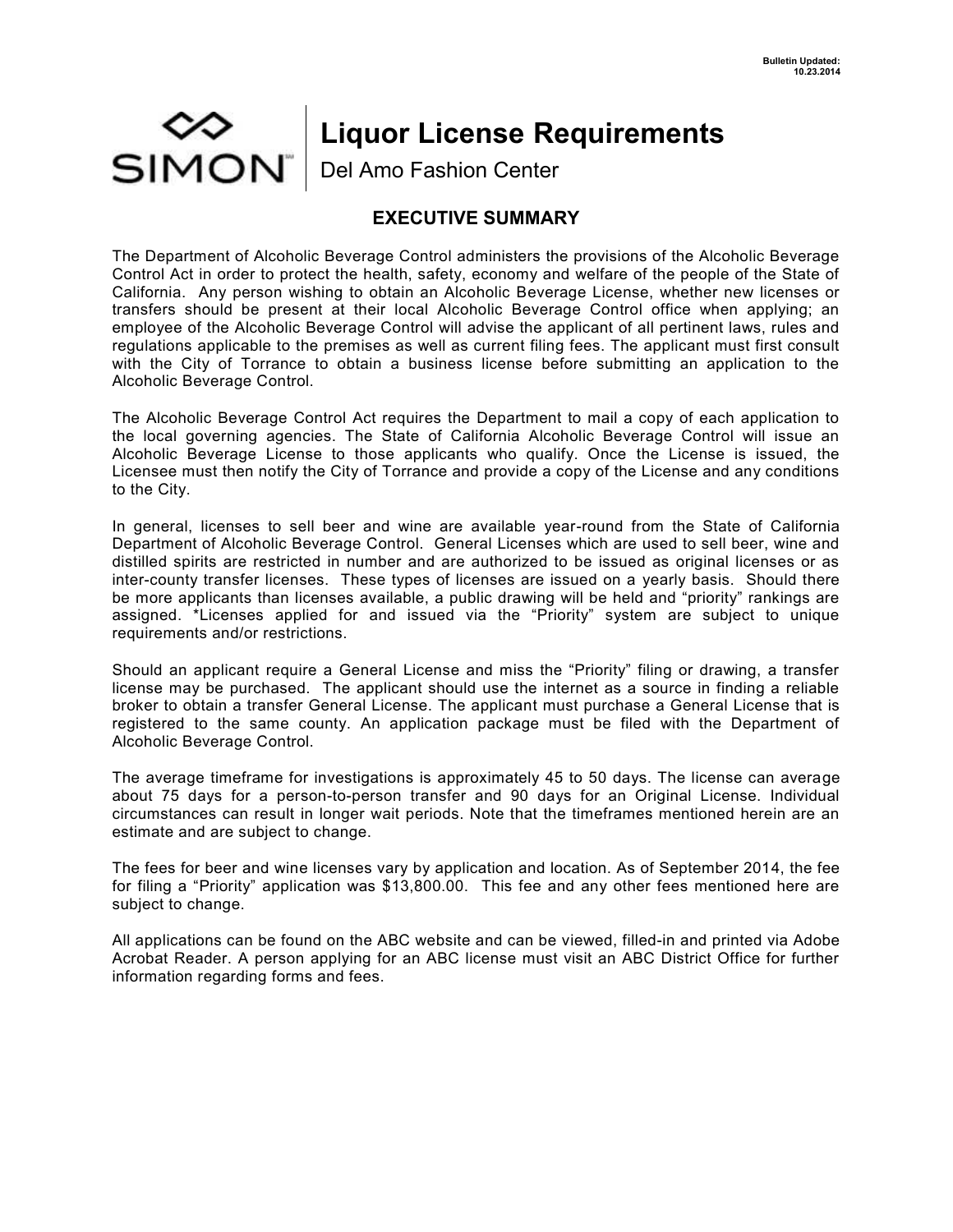

**1–PRE-APPLICATION STEPS.** A person who wants to apply for an ABC License must start with the nearest ABC District Office. An ABC staff member will ask the applicant questions about the proposed operation and determine the type of license needed. The Staff member will then advise the applicant what forms and fees are needed to file the application. Some applicants, before filing an application with ABC, must first obtain approval from zoning officials, open escrow, or go to the office of the County Recorder for a certified copy of a *Notice of Intended Transfer*.

**2–APPLICATION FILED AT DISTRICT OFFICE.** Generally, all parties must appear at the District Office. This is not generally a "mail-in" process because ABC requires personal information such as personal history affidavits. Fees are paid at this time. The applicant also views a video about ABC laws. A temporary permit may be issued under certain conditions.

**3-NOTIFICATION TO LOCAL OFFICIALS.** ABC mails a copy of the application to local officials as required by law. If the premises is in the city, a copy goes to the police department, city council and city planning department. If the premises is in the county, a copy goes to the sheriff's department, board of supervisors and district attorney. If local officials have concerns about the issuance of a license, they may request or impose restrictions on the business operation, or they may file a protest. Common concerns are that the license: (a) Would create a public nuisance (b) Would cause or add crime in the area, (c) Would be contrary to a zoning law, or (d) Is in a high-crime area or an area that has too many licenses and would not serve public convenience or necessity. In the case of (d), the City Council or Board of Supervisors has 90 days to determine this and notify ABC. If the City Council or Board of Supervisors does not decide within 90 days, ABC may issue the license if the applicant shows ABC that issuance would serve public convenience or necessity.

**4-INVESTIGATION**. ABC conducts a thorough investigation, as required by law, to see if the applicant and the premises qualify for a license. Any person may protest the issuance of a license. The protestant must file a written protest within 30 days of either: (a) The date of the *Public Notice of Application* is first posted at the premises, or (b) The date the applicant mails the *Notice of Intention to Engage in the Sale of Alcoholic Beverages* to persons living within a 500' radius, whichever is later. If a retail license application has been protested and the Department has recommended approval of the license, ABC may issue an *Interim Operating Permit* upon the applicant's written request. Some grounds for protest or denial of a license are: *(a) Applicant is not qualified.* For example, the applicant falsified his application, has a disqualifying police record, has a record of chronic insobriety, is not the true owner, or is not at least 21 years of age, and/or (b) *Premises is not suitable.* For example the premises is too close to a school, church, hospital, playground, nonprofit youth facility or residence and would disturb the facility or resident; the premises is located in a high-crime area and does not have legal tenancy; the license would create a public nuisance; zoning is improper for alcohol sales. License conditions are special restrictions placed on a license. Conditions may limit the hours of alcohol sales, the type of entertainment allowed or other aspects of the business. Conditions may eliminate the need to deny a license or may cause a protestant to withdraw his protest.

**5-APPLICANT'S RESPONSIBILITIES.** It's the applicant's responsibility to: (a) Post the *Public Notice of Application* at the premises for 30 days, and (b) Give information to ABC as needed for the investigation. In some cases, ABC may also require the applicant to: (a) Publish a notice in the newspaper, (b) Mail a notice to all persons living within a 500' radius of the premises, and/or (c) Obtain proof from the local planning department that the zoning permits an ABC license.

**6-DIVISION OFFICE REVIEW.** The Division Office reviews all applications that are (a) Protested, (b) Recommended for denial by the District office, or (c) Nonroutine such as multilevel corporations and partnerships.

**7-FINAL REVIEW.** Headquarters does a final review. The following may delay the issuance of a license: (a) Missing or incorrect documents, (b) Missing or incorrect fees, (c) Liens placed against escrow by the Board of Equalization, Franchise Tax Board, Employment Development Department, Cities and Counties, local Health Departments, and/or (d) The premises is under construction and not yet ready to operate. 2**8-SCHEDULING OF HEARING.** A hearing is scheduled (a) When valid protests have been filed against an application and the applicant and protestant are not able to reach any agreements, and/or (b) If ABC has denied the application, and the applicant requests a hearing. The hearing is scheduled within 60 days. ABC mails a *Notice of Hearing* to all parties.

8-SCHEDULING OF HEARING. A hearing is scheduled (a) When valid protests have been filed against an application and the applicant and protestant are not able to reach any agreements, and/or (b) If ABC has denied the application, and the applicant requests a hearing. The hearing is scheduled within 60 days. ABC mails a *Notice of Hearing* to all parties.

**9-ADMINISTRATIVE HEARING.** A public hearing is held before an administrative law judge (ALJ). ABC counsel represents ABC. The applicant and any protestant(s) may be represented by an attorney or other person, or they can represent themselves at the hearing. The ABC investigator will testify as to his or her investigation. The applicant and any protestant(s) may testify and/or present other evidence. The protestant(s) must appear at the hearing or the protest is abandoned.

**10-ALJ PROPOSED DECISION.** The ALJ has 30 days to prepare a *Proposed Decision* for consideration by the ABC Director.

**11-ACTION BY ABC DIRECTOR.** The ABC Director adopts or rejects the ALJ's *Proposed Decision.* If the ABC Director rejects the *Proposed Decision*, ABC sends a *Notice of Rejection* to the applicant and any protestant(s). Each party has 30 days from the date of the notice to submit a written argument.

**12-APPEAL TO ABC APPEALS BOARD.** The applicant or any protestant(s) may appeal the Director's *Decision* to the ABC Appeals Board within 40 days. The Board is a three-member panel appointed by the Governor.

13-ABC APPEALS BOARD DECISION. The Board reviews the record of the administrative hearing and accepts written or oral arguments. It may not accept any new evidence that was not offered at the administrative hearing. The Board usually makes a decision within 120 days.

**14-APPEAL TO DISTRICT COURT OF APPEAL.** The applicant, any protestant(s) or ABC may appeal to the California District Court of Appeal (DCA) within 30 days of the Appeals Board Decision.

**15-DISTRICT COURT OF APPEAL'S DECISION.** The DCA reviews the record and renders a decision. The Attorney General represents ABC at the hearing. There is no mandated time period for the DCA to render its decision.

**16-APPEAL TO CALIFORNIA SUPREME COURT.** The applicant, any protestant(s) or ABC may appeal to the California Supreme Court within 30 days of the DCA decision. The Attorney General represents ABC before the Supreme Court. There is no time mandated for the Supreme Court to render its decision. **17-CALIFORNIA SUPREME COURT DECISION.** The California Supreme Court makes a decision to issue or deny the license.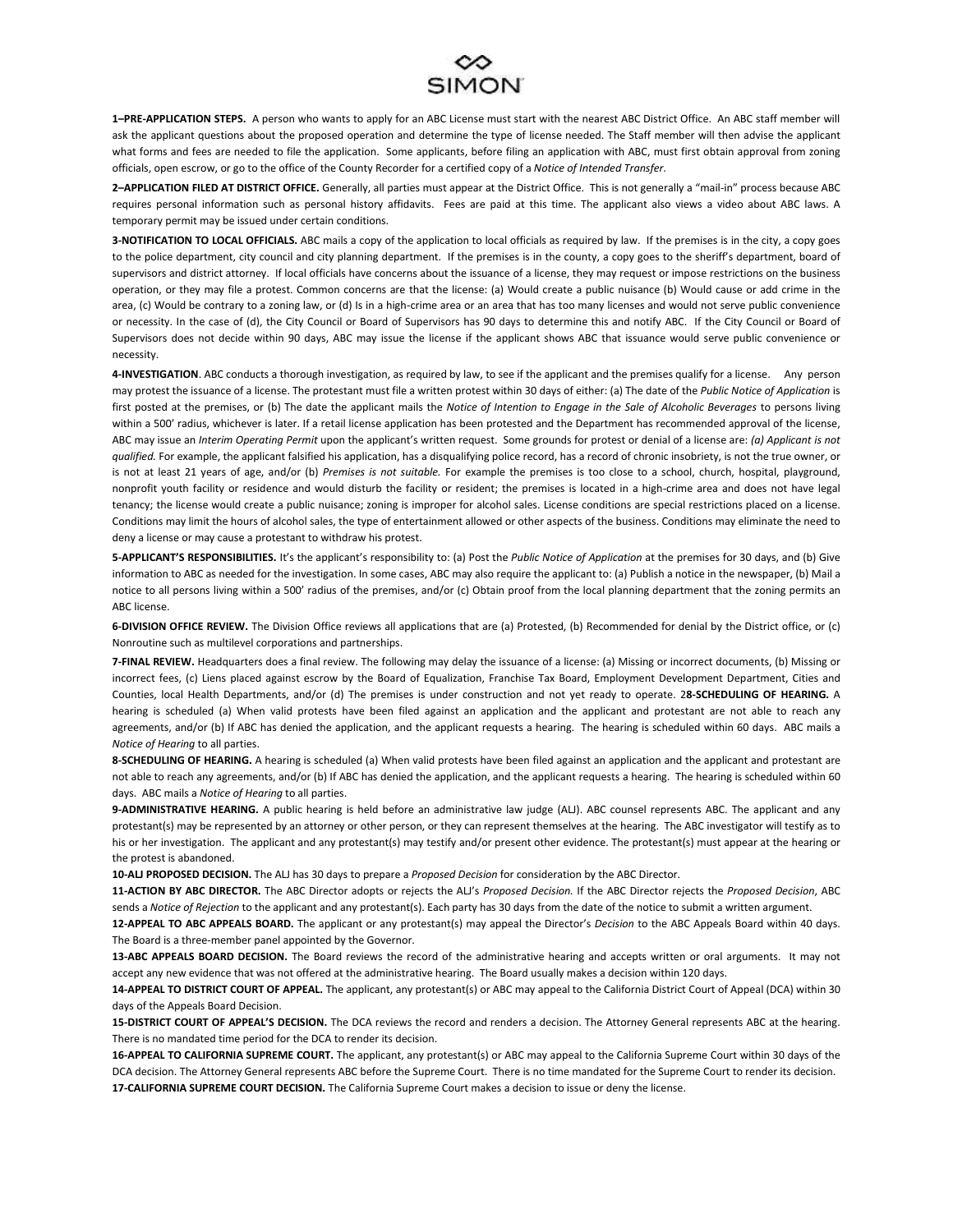